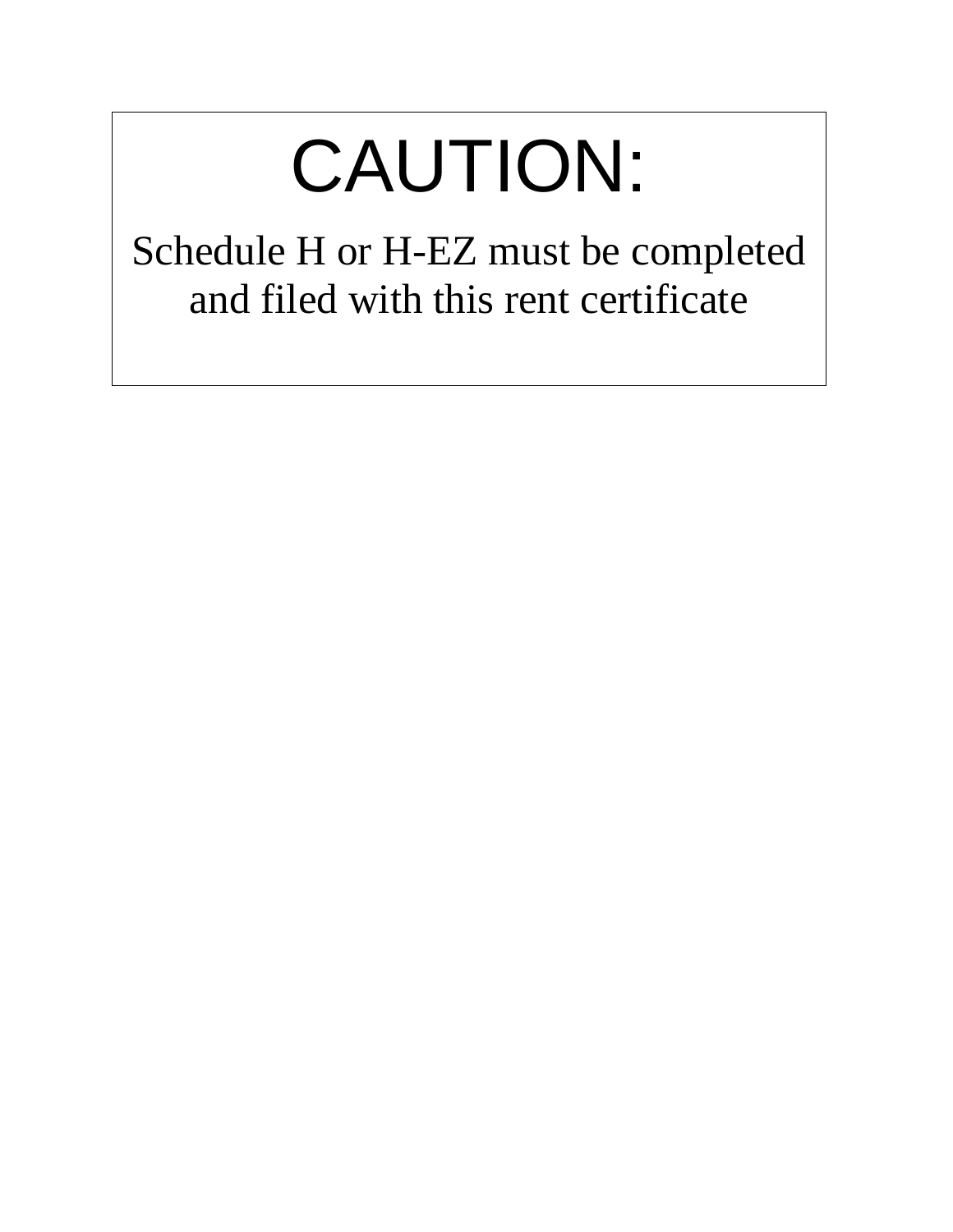**Instructions**  $\begin{bmatrix} 1 & 1 \end{bmatrix}$  Tab to navigate within form. Use mouse to check b to navigate within form. Use mouse to check **Save Print Print** 

## **Rent Certificate 2016**

Wisconsin Department of Revenue

#### **NOTE**: • Attach to Schedule H or H-EZ

- Alterations (whiteouts, erasures, etc.) or errors **void** this rent certificate.
- Only attach rent certificate if filing a homestead credit claim

#### **Renter (Claimant) – Enter Social Security Number AFTER your landlord fills in section below and signs.**

| Legal last name                                            | Legal first name |      | M.I. | Social security number |      |
|------------------------------------------------------------|------------------|------|------|------------------------|------|
| Address of rental property (property must be in Wisconsin) | City             |      |      | State                  | Zip  |
| Time you actually lived at this address in 2016 From       | М                | 2016 | To   | М                      | 2016 |

Do NOT sign your rent certificate.

If your landlord won't sign, complete fields above and below and lines 1 to 8, attach rent verification *(see instructions)*, and check here.

#### **Landlord or Authorized Representative**

| City<br><b>Address</b><br>State<br>Zip<br>Is the rental property a long-term care facility, CBRF or nursing home? 1 [12] Yes [14] No<br>1<br>2a Is the above rental property subject to property taxes?<br>2a  Yes $\qquad$ No<br><b>b</b> If 2a is "No" and you are a sec. 66.1201 municipal housing authority<br>Is this certificate for rent of a mobile/manufactured: a Home?<br>3<br>3a Yes No |
|-----------------------------------------------------------------------------------------------------------------------------------------------------------------------------------------------------------------------------------------------------------------------------------------------------------------------------------------------------------------------------------------------------|
|                                                                                                                                                                                                                                                                                                                                                                                                     |
|                                                                                                                                                                                                                                                                                                                                                                                                     |
|                                                                                                                                                                                                                                                                                                                                                                                                     |
|                                                                                                                                                                                                                                                                                                                                                                                                     |
|                                                                                                                                                                                                                                                                                                                                                                                                     |
|                                                                                                                                                                                                                                                                                                                                                                                                     |
|                                                                                                                                                                                                                                                                                                                                                                                                     |
| <b>b</b> Home site/Lot? <b>3b</b> $\qquad$ Yes $\qquad$ No                                                                                                                                                                                                                                                                                                                                          |
| Mobile or manufactured home taxes or municipal permit fees<br>C<br>.00.                                                                                                                                                                                                                                                                                                                             |
| 4a Total rent collected for this rental unit for 2016 – do NOT include amounts received<br>.00<br>directly from a governmental agency $\dots\dots\dots\dots\dots\dots\dots\dots\dots\dots\dots\dots\dots\dots$ 4a $\blacksquare$                                                                                                                                                                    |
| .00<br>b If monthly rent charged didn't change during 2016, enter monthly charge 4b                                                                                                                                                                                                                                                                                                                 |
| c If monthly rent changed during 2016, enter rent charged for each month below.                                                                                                                                                                                                                                                                                                                     |
| Apr. 00                                                                                                                                                                                                                                                                                                                                                                                             |
|                                                                                                                                                                                                                                                                                                                                                                                                     |
| Sept. 00 Oct. 00 Nov. 00 Dec. 00                                                                                                                                                                                                                                                                                                                                                                    |
| Number of occupants in this rental unit – do NOT count spouse or children under 18 5<br>5                                                                                                                                                                                                                                                                                                           |
| .00<br>6                                                                                                                                                                                                                                                                                                                                                                                            |
| .00<br>7                                                                                                                                                                                                                                                                                                                                                                                            |
| .00                                                                                                                                                                                                                                                                                                                                                                                                 |
|                                                                                                                                                                                                                                                                                                                                                                                                     |
| I certify that the information shown on this rent certificate is true, correct, and complete to the best of my knowledge.                                                                                                                                                                                                                                                                           |

| 1.0171(B) 0.101                                              |      |                                   |
|--------------------------------------------------------------|------|-----------------------------------|
|                                                              |      |                                   |
| Signature (by hand) of landlord or authorized representative | Date | Print name (must match signature) |
|                                                              |      |                                   |

г